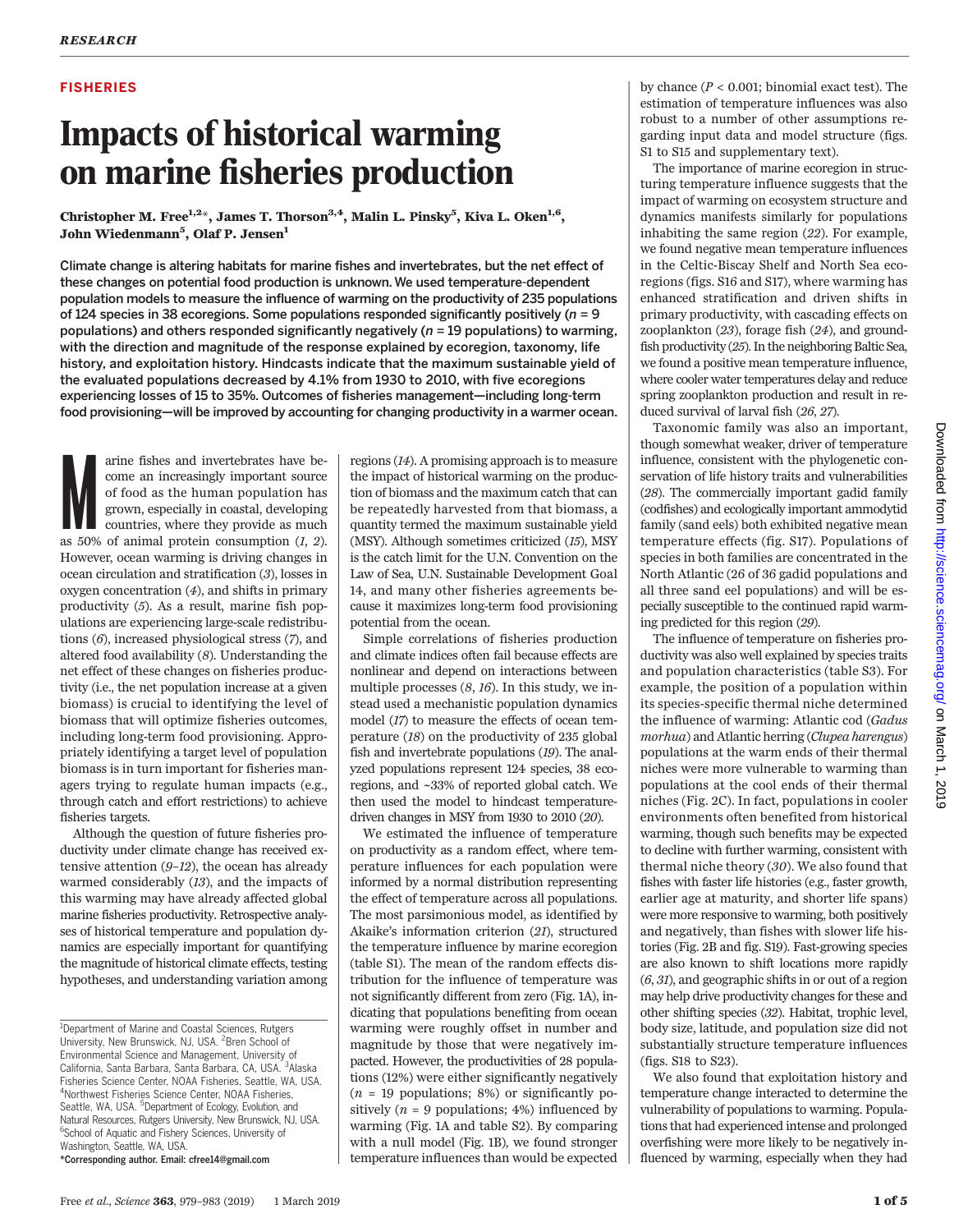also experienced rapid warming (>0.2°C per decade) (Fig. 2A). This interaction likely arises through several mechanisms. First, fishing can truncate age distributions (33) and select for earlier maturation or reduced body sizes (34), both of which can decrease reproductive output (35). Fishing can also reduce intraspecific diversity, alter species interactions, and damage habitat (36). As a result, overfishing can magnify fluctuations in abundance due to environmental

variability (37, 38) and interact with life history and climate variability to increase the likelihood of population collapse (39). Thus, overfishing has reduced the resilience of populations to climate change, and climate change will likely hinder efforts to rebuild overfished populations (40).

We used the model estimates of temperature influence, intrinsic rate of increase, and carrying capacity along with historical temperature data to hindcast MSY from 1930 to 2010. We chose

this time period to minimize extrapolation to temperatures cooler or warmer than those used in model fitting (figs. S24 and S25). We estimate that the combined MSY from the 235 populations decreased by 4.1% (1.4 million metric tons), from 35.2 million metric tons in 1930 to 1939 to 33.8 million metric tons in 2001 to 2010 (Fig. 3A). The 95% confidence interval for this trend ranged from a 9.0% decline to a 0.3% increase, indicating much stronger support for declining productivity



shaded gray column indicates the 95% confidence interval for the global mean (µ) of the temperature influences. The null model is fit to simulated temperature time series exhibiting the same means, variances, autoregressive properties, and trends as the original time series. In (C) through (E), blue and red points represent cooler- and warmer-than-average years, respectively. Black lines show production at the population's average temperature. Blue and red lines show production at temperatures progressively cooler and warmer than the average, respectively (−1.0°, −0.5°, +0.5°, and +1.0°C). mt, metric tons.

# Fig. 2. Drivers of the influence of warming on fisheries

productivity. (A) More and larger negative influences of warming for populations with histories of overfishing and rapid temperature increase. Points represent individual populations and are colored by the direction and magnitude of their temperature influence (deeper blue, more positive; deeper red, more negative).  $F/F_{\text{MSY}}$  is the ratio of fishing mortality  $(F)$  to the fishing mortality that produces MSY  $(F_{MSY})$ . Values greater than one indicate overfishing. (B) Larger and



more significant influences of temperature for populations of species with faster life histories (i.e., shorter life spans). Points represent individual populations and are colored by significance (blue, positive; red, negative; gray, not significant). The solid line shows the 50th-percentile quantile regression fit, and dashed lines show the 2.5 and 97.5% quantile regression fits. (C) Increasingly negative influences for populations at the warm ends of their thermal niches for the two species with ≥10 populations. Lines show Theil-Sen regression fits. Theil-Sen regression, a form of robust regression, identifies the median slope of lines through all possible point pairs and is insensitive to outliers and end points in small datasets.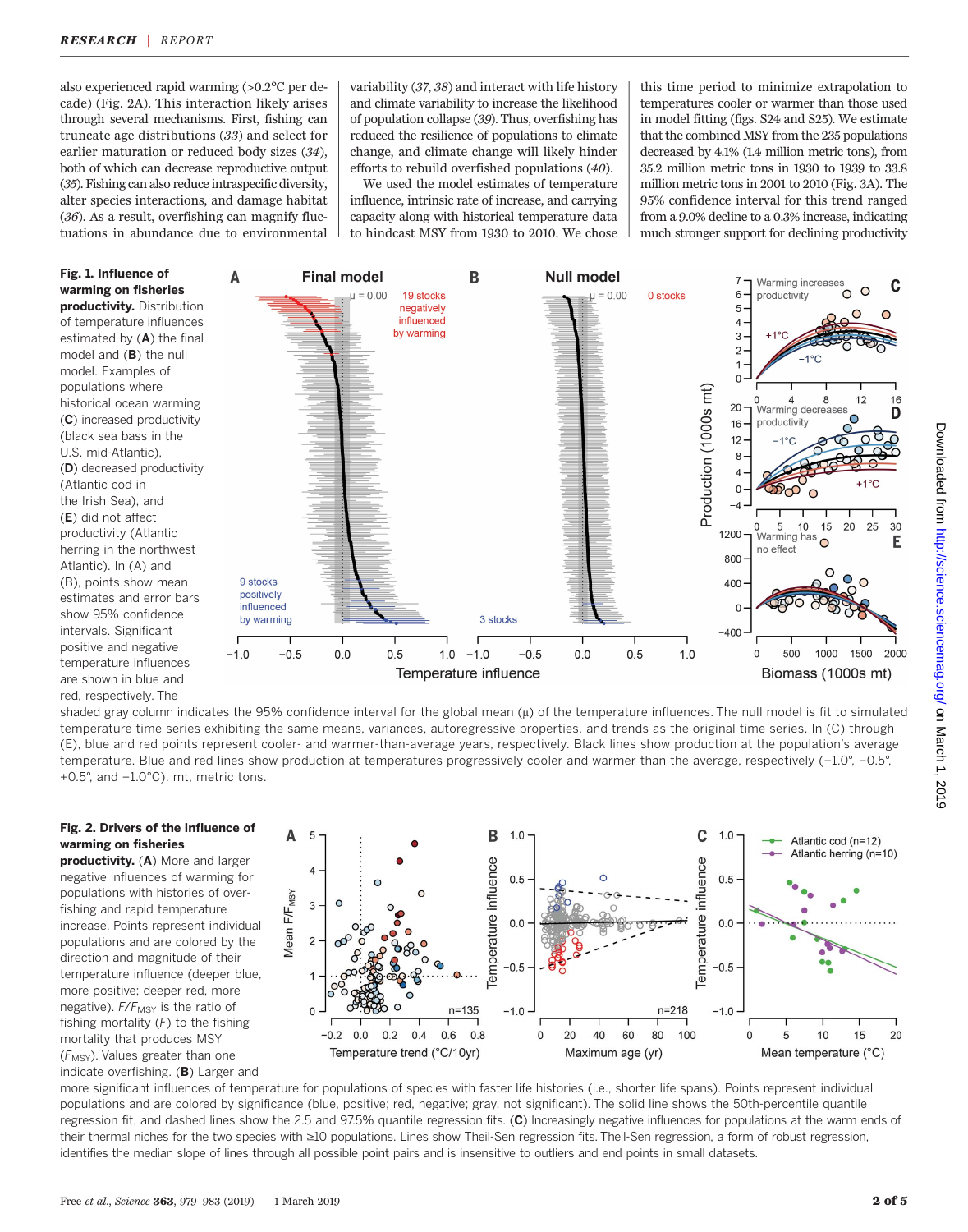during this period. Losses from populations responding negatively to warming outweighed gains from those responding positively because negatively responding populations constituted a larger biomass (Fig. 3, B and C). The greatest losses in productivity occurred in the Sea of Japan, North Sea, Iberian Coastal, Kuroshio Current, and Celtic-Biscay Shelf ecoregions, whereas the greatest gains occurred in the Labrador-Newfoundland, Baltic Sea, Indian Ocean, and Northeast U.S. Shelf ecoregions (Fig. 4 and table S4). The East Asian ecoregions experienced some of the largest warming-driven declines in MSY (8 to 34%) and support some of the largest and fastestgrowing human populations in the world (41).

Our results present a new map of "winning" and "losing" ecosystems under ocean warming (Fig. 4). Studies that project fisheries productivity under future emissions scenarios often predict increases in productivity at the poles and decreases at the equator (10, 11, 42). We see no evidence for this prediction over the observed time period (Fig. 4 and figs. S16, S18, and S26), suggesting that contemporary range shifts have yet to drive productivity to the poles or that this prediction is driven by populations not evaluated in this work. Our estimates of ecoregion-scale trends in productivity were also uncorrelated with trends

in recruitment potential (fig. S27) (14), suggesting that climate effects on the other components of productivity—somatic growth and natural mortality—may be strong enough to offset effects on recruitment. However, declines in North Sea fisheries productivity are consistent with studies showing declines in forage fish (24) and groundfish (25) productivity induced by ocean warming. Declines in East Asian fisheries productivity are consistent with single-species studies documenting negative climate impacts in the region (43), though community-scale studies suggest that declining predator productivity may be balanced by corresponding increases in prey productivity (44).

Our study is limited in three ways. First, we evaluated only the influence of temperature on productivity, though other factors such as changing primary production, dissolved oxygen, pH, and habitat availability may also be influential (45). Progress in the development of global historical datasets for environmental variables other than temperature would enable more comprehensive investigations in the future. Second, the fisheries database used in this study presents a nonrandom selection of global fish populations (19). By identifying traits that can explain vulnerability to warming, however, our analysis provides an approach for extrapolating to unevaluated populations. For example, we found that 162 fish populations (10.6%) in the much more complete Food and Agriculture Organization (FAO) landings database (1) exhibit the characteristics associated with a negative effect of warming on productivity—that is, they are overfished, have experienced warming, and are at the warm ends of their thermal niches (figs. S28 to S30). This proportion is comparable to the proportion of data-rich populations that have experienced a negative influence of historical warming (8%) (Fig. 1A). Region-specific studies are necessary to better understand the impacts of warming on important but poorly described fisheries, especially those of tropical developing nations. Lastly, the use of population model output as data has been criticized because of difficulties in accounting for model assumptions, uncertainty, and bias in post hoc analyses (46). We addressed these concerns by following best practices for stock assessment meta-analysis (47) and by explicitly confirming that the results were not influenced by the methods of the source population models (supplementary text).

A number of analytical constraints imply that the impacts of ocean warming on fisheries productivity may be more negative than we could detect. Data limitations required us to estimate a



Fig. 3. Hindcast of temperature-dependent MSY. MSY hindcasts are shown (A) for all populations and for populations with (B) significant positive, (C) significant negative, and (D) nonsignificant influences of temperature on productivity. Solid lines indicate the median MSY estimates, shading indicates the 95% confidence intervals, and dashed lines show MSY at average temperature. mt, metric tons. (E) The mean global sea surface temperature (SST) anomaly from 1850 to 2015.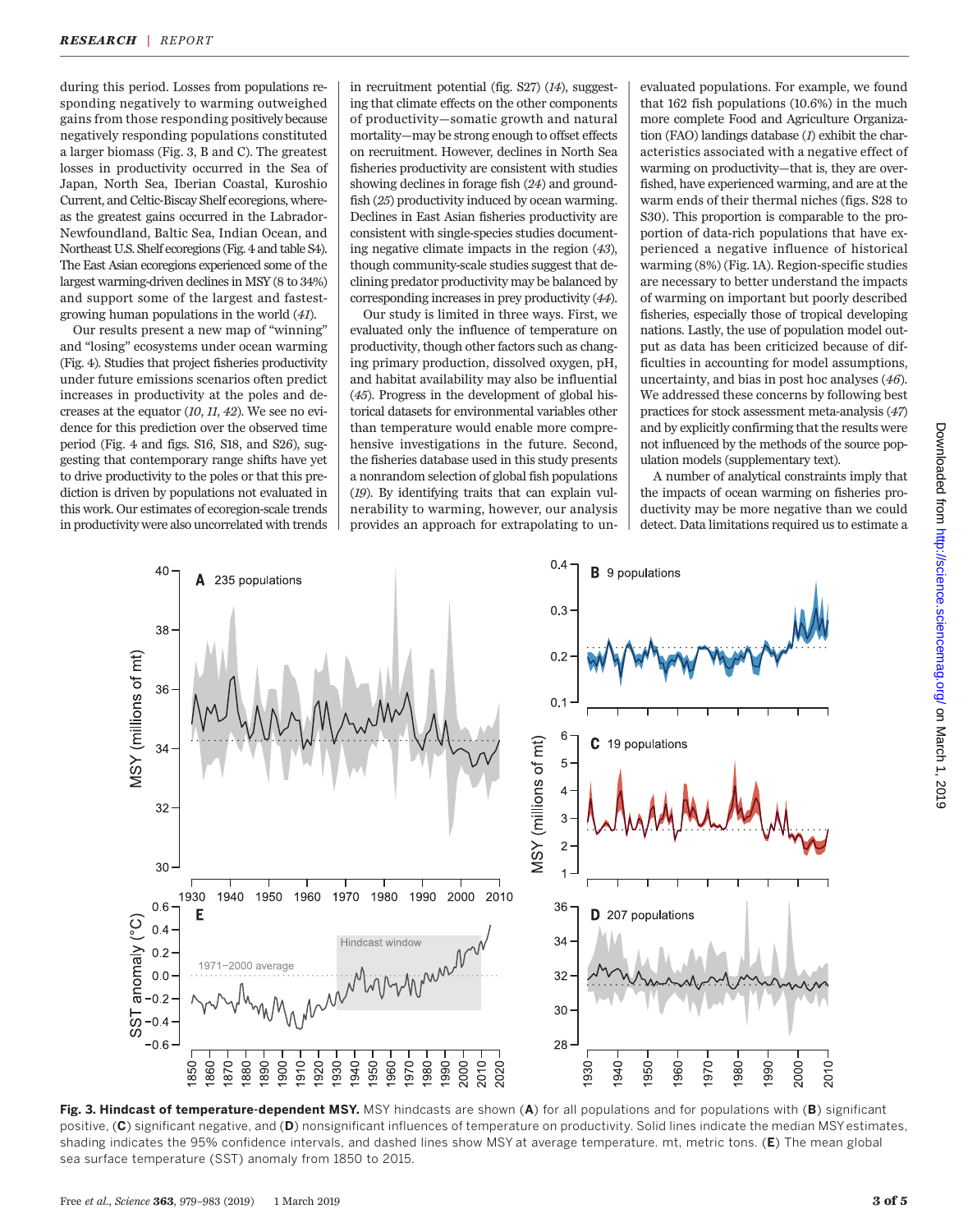

## Fig. 4. Percent change in mean MSY between the period from 1930 to 1939 and the period from 2001 to 2010 by ecoregion. Points are scaled to the MSY at average temperature, and the number

monotonic influence of warming on production (i.e., warming could only increase or decrease productivity for a given population). However, the aerobic performance of individual fish is dome shaped [it increases as temperatures warm toward some thermal optimum but decreases once temperatures exceed this optimum (30)] and is likely to remain dome shaped at the population scale through cumulative impacts on growth, mortality, and recruitment (48). Populations identified as responding positively to warming are thus unlikely to maintain productivity gains as continued warming (13, 49) drives these populations past their thermal optima (see Atlantic cod and herring in Fig. 2C).

As the world's human population and demand for seafood have grown  $(I)$ , ocean warming has driven declines in marine fisheries productivity and the potential for sustainable fisheries catches. Simultaneously, overfishing has compromised the resilience of many marine fish and invertebrate populations to climate change. However, prompt improvements in fisheries management could maintain fisheries yields and profits into the future (32). Thus, preventing overfishing and developing management strategies that are robust to temperature-driven changes in productivity are essential if society is to maintain and rebuild the capacity for global wild-capture fisheries to supply food and support livelihoods in a warming ocean.

#### REFERENCES AND NOTES

- 1. Food and Agriculture Organization (FAO), "The state of world fisheries and aquaculture 2016" (Food and Agriculture Organization of the United Nations, 2016).
- 2. H. C. J. Godfray et al., Science 327, 812–818 (2010).
- 3. S. Manabe, R. J. Stouffer, Nature 364, 215–218 (1993).
- 4. R. E. Keeling, A. Körtzinger, N. Gruber, Ann. Rev. Mar. Sci. 2, 199–229 (2010).
- 5. L. Bopp et al., Biogeosciences 10, 6225–6245 (2013).
- 6. M. L. Pinsky, B. Worm, M. J. Fogarty, J. L. Sarmiento, S. A. Levin, Science 341, 1239–1242 (2013).

7. C. Deutsch, A. Ferrel, B. Seibel, H. O. Pörtner, R. B. Huey,

New Zealand; mt, metric tons.

- Science 348, 1132–1135 (2015). 8. C. A. Stock et al., Proc. Natl. Acad. Sci. U.S.A. 114.
- E1441–E1449 (2017). 9. W. W. L. Cheung, G. Reygondeau, T. L. Frölicher, Science 354,
- 1591–1594 (2016). 10. J. L. Blanchard et al., Philos. Trans. R. Soc. London Ser. B 367, 2979–2989 (2012).
- 11. M. Barange et al., Nat. Clim. Chang. 4, 211–216 (2014).
- 12. J. K. Moore et al., Science 359, 1139–1143 (2018).
- 13. Intergovernmental Panel on Climate Change (IPCC), "Climate change 2013: The physical science basis. Contribution to the fifth assessment report of the Intergovernmental Panel on Climate Change" (Cambridge Univ. Press, 2013).
- 14. G. L. Britten, M. Dowd, B. Worm, Proc. Natl. Acad. Sci. U.S.A. 113, 134–139 (2016).
- 15. P. A. Larkin, Trans. Am. Fish. Soc. 106, 1–11 (1977).
- 16. K. D. Friedland et al., PLOS ONE 7, e28945 (2012).
- 17. J. J. Pella, P. K. Tomlinson, Inter Am. Trop. Tuna Comm. Bull. 13, 421–454 (1969).
- 18. M. Ishii, A. Shouji, S. Sugimoto, T. Matsumoto, Int. J. Climatol. 25, 865–879 (2005).
- 19. D. Ricard, C. Minto, O. P. Jensen, J. K. Baum, Fish Fish. 13, 380–398 (2012).
- 20. Materials and methods are available as supplementary materials.
- 21. H. Akaike, IEEE Trans. Automat. Contr. 19, 716-723 (1974).
- 22. F. J. Mueter et al., Prog. Oceanogr. 81, 93–110 (2009).
- 23. A. J. Richardson, D. S. Schoeman, Science 305, 1609–1612 (2004).
- 24. L. W. Clausen, A. Rindorf, M. van Deurs, M. Dickey-Collas, N. T. Hintzen, J. Appl. Ecol. 51, 45 (2017).
- 25. G. Beaugrand, K. M. Brander, J. Alistair Lindley, S. Souissi, P. C. Reid, Nature 426, 661–664 (2003).
- 26. B. R. MacKenzie, F. W. Köster, Ecology 85, 784–794 (2004).
- 27. V. Bartolino et al., Fish. Oceanogr. 23, 258–269 (2014).
- 28. A. D. Rijnsdorp, M. A. Peck, G. H. Engelhard, C. Möllmann, J. K. Pinnegar, ICES J. Mar. Sci. 66, 1570–1583 (2009).
- 29. V. S. Saba et al., J. Geophys. Res. Oceans 121, 118–132  $(2016)$
- 30. H. O. Pörtner, R. Knust, Science 315, 95–97 (2007). 31. A. L. Perry, P. J. Low, J. R. Ellis, J. D. Reynolds, Science 308. 1912–1915 (2005).
- 32. S. D. Gaines et al., Sci. Adv. 4, o1378 (2018).
- 33. L. A. K. Barnett, T. A. Branch, R. A. Ranasinghe, T. E. Essington, Curr. Biol. 27, 2843–2848.e2 (2017).
- 34. E. M. Olsen et al., Nature 428, 932–935 (2004).
- 35. D. R. Barneche, D. R. Robertson, C. R. White, D. J. Marshall, Science 360, 642-645 (2018).
- 36. B. Planque et al., J. Mar. Syst. 79, 403–417 (2010).

of populations in each ecoregion is shown inside the point. Dashed lines indicate FAO major fishing areas. Aust., Australian; NZ,

- 37. C.-H. Hsieh et al., Nature 443, 859–862 (2006).
- 38. A. O. Shelton, M. Mangel, Proc. Natl. Acad. Sci. U.S.A. 108, 7075–7080 (2011).
- 39. M. L. Pinsky, D. Byler, Proc. R. Soc. London Ser. B 282, 20151053 (2015).
- 40. G. L. Britten, M. Dowd, L. Kanary, B. Worm, Nat. Commun. 8, 15325 (2017).
- 41. United Nations Department of Economic and Social Affairs (UN-DESA), "World population prospects: The 2017 revision, key findings and advance tables" (Working paper no. ESA/P/ WP/248, UN-DESA, 2017).
- 42. W. W. L. Cheung et al., Global Change Biol. 16, 24–35 (2010).
- 43. H. K. Cha, S. Jung, J. Mar. Sci. Technol. 21, 15–22 (2013).
- 44. C. S. Szuwalski, M. G. Burgess, C. Costello, S. D. Gaines, Proc. Natl. Acad. Sci. U.S.A. 114, 717–721 (2017).
- 45. K. M. Brander, Proc. Natl. Acad. Sci. U.S.A. 104, 19709–19714 (2007).
- 46. E. N. Brooks, J. J. Deroba, Can. J. Fish. Aquat. Sci. 72, 634–641  $(2015)$
- 47. J. T. Thorson et al., Fish Fish. 16, 342–361 (2013).
- 48. K. F. Drinkwater et al., J. Mar. Syst. 79, 374–388 (2010).
- 49. A. E. Raftery, A. Zimmer, D. M. W. Frierson, R. Startz, P. Liu, Nat. Clim. Chang. 7, 637–641 (2017).
- 50. RAM Legacy Stock Assessment Database; [www.ramlegacy.org](http://www.ramlegacy.org).
- 51. COBE sea surface temperature dataset; [www.esrl.noaa.gov/](http://www.esrl.noaa.gov/psd/data/gridded/data.cobe.html) [psd/data/gridded/data.cobe.html](http://www.esrl.noaa.gov/psd/data/gridded/data.cobe.html).
- 52. C. M. Free, sst\_productivity, GitHub; [https://github.com/](https://github.com/cfree14/sst_productivity) [cfree14/sst\\_productivity](https://github.com/cfree14/sst_productivity).

#### ACKNOWLEDGMENTS

We are grateful for the hard work of the many scientists who have contributed to the RAM Legacy Stock Assessment Database and to C. Hofmann, S. Coffen-Smout, D. Keith, S. MacConnachie, and P. Neubauer for their contributions to the corresponding stock boundary database. We thank J. Wilkin and E. Hunter for discussions regarding temperature datasets. We also thank J. Deroba, M. Roswell, and members of the Jensen and Pinsky labs for valuable discussions and feedback while we were working on this paper. Lastly, we are grateful to E. Ward, J. Hastie, M. McClure, and four anonymous reviewers for providing constructive comments on the manuscript. Funding: We acknowledge support from NSF OCE-1426891 and DEB-1616821 and from an Alfred P. Sloan fellowship. C.M.F. was supported by an NMFS–Sea Grant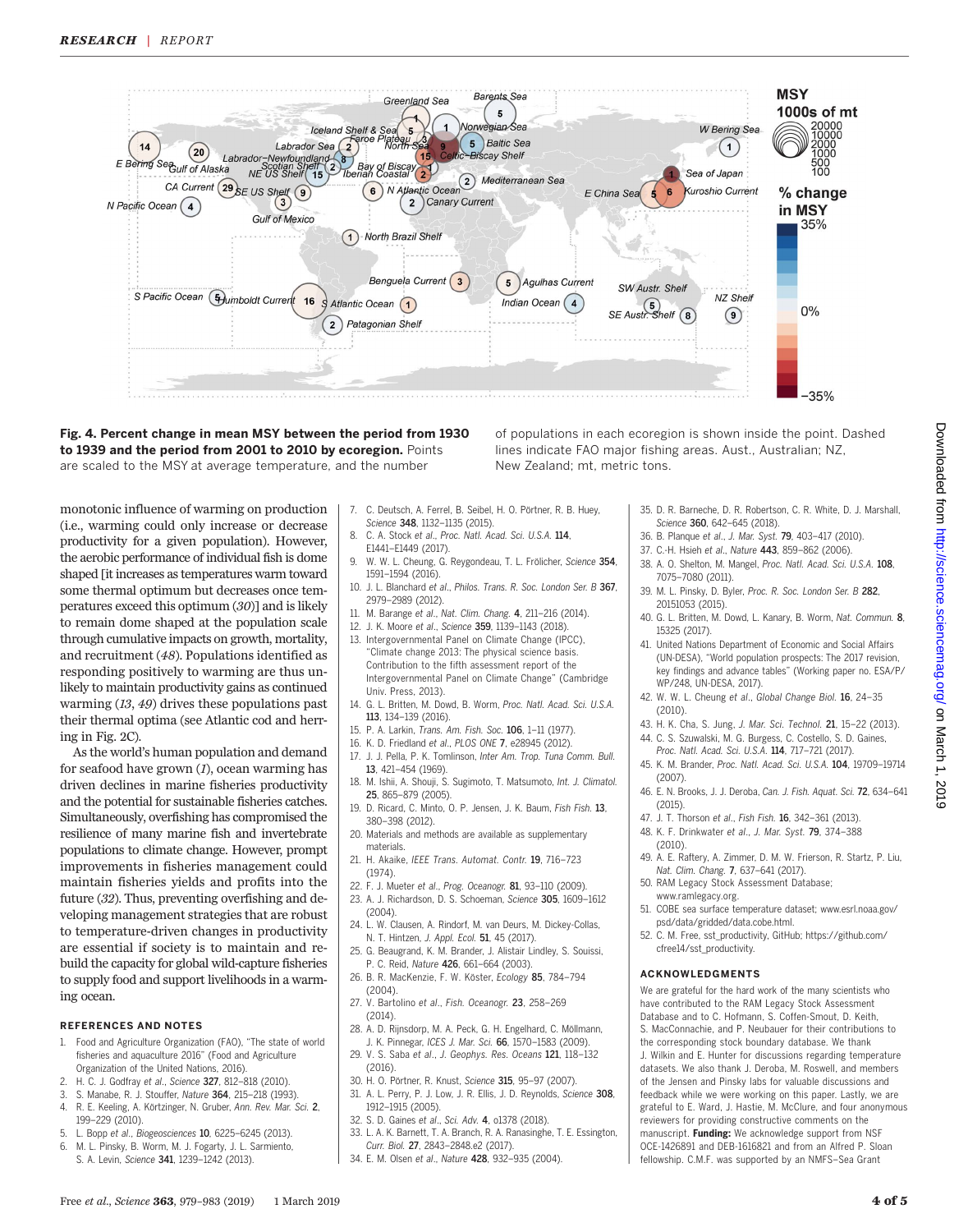## RESEARCH | REPORT

Population Dynamics fellowship. This publication (NJSG-18-939) is also the result of research sponsored by the New Jersey Sea Grant Consortium (NJSGC) with funds from the National Oceanic and Atmospheric Administration (NOAA) Office of Sea Grant, U.S. Department of Commerce, under NOAA grant NA13OAR4170114 and the NJSGC. The statements, findings, conclusions, and recommendations are those of the authors and do not necessarily reflect the views of the NJSGC or the U.S. Department of Commerce. Author contributions: O.P.J., M.L.P., J.T.T., and C.M.F. conceptualized the analysis. C.M.F. performed the analysis and wrote the manuscript. All authors

discussed the analysis and results and contributed to writing the manuscript. Competing interests: O.P.J. and J.W. are members of the Scientific and Statistical committees for the Mid-Atlantic and New England Fishery Management councils, respectively. M.L.P. serves as an Oceana science advisor and is a visiting research collaborator at Princeton University and a guest researcher at the University of Oslo. Data and materials availability: The raw data for both the RAM Legacy Database (50) and COBE sea surface temperature dataset (51) are publicly available. All of the processed data are available on GitHub (52).

### SUPPLEMENTARY MATERIALS

[www.sciencemag.org/content/363/6430/979/suppl/DC1](http://www.sciencemag.org/content/363/6430/979/suppl/DC1) Materials and Methods Supplementary Text Figs. S1 to S30 Tables S1 to S8 References (53–71) Appendices A to G

28 July 2018; accepted 9 January 2019 10.1126/science.aau1758